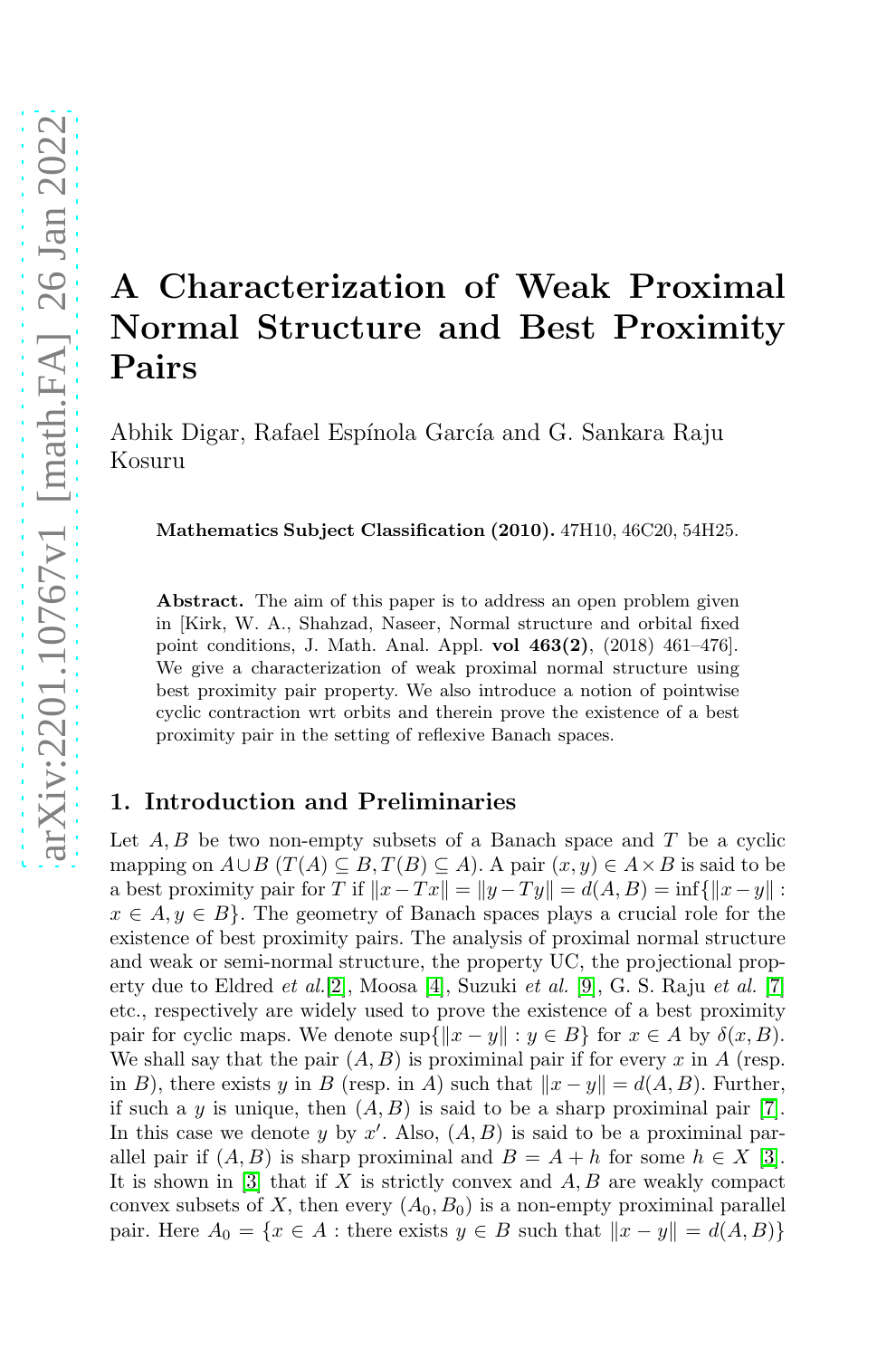and  $B_0 = \{x \in B : \text{there exists } y \in A \text{ such that } ||x - y|| = d(A, B) \}.$ Also, in [7], the authors have given example(s) of sharp proximinal pair which are not parallel. In [2], the author introduced a geometrical notion called proximal normal structure to prove the existence of a best proximity pair of a relatively nonexpansive mapping  $\left(\|Tx - Ty\| \le \|x - y\| \right)$  for all  $x \in A, y \in B$ .) We say  $(A, B)$  has proximal normal structure ([2]) [respectively weak proximal normal structure  $([5])$  if  $(A, B)$  is convex and for any closed bounded [respectively weakly compact] convex proximinal pair  $(H_1, H_2)$  of subsets of  $(A, B)$  for which  $d(H_1, H_2) = d(A, B)$  and  $\delta(H_1, H_2)$  $d(H_1, H_2)$ , there exists  $(x, y) \in (H_1, H_2)$  such that  $\delta(x, H_2) < \delta(H_1, H_2)$ and  $\delta(y, H_1) < \delta(H_1, H_2)$ . It is well known that every non-empty closed bounded convex pair  $(A, B)$  of a uniformly convex Banach space has proximal normal structure. In fact, every non-empty compact convex pair  $(A, B)$ of a Banach space has proximal normal structure. It is proved (Proposition 3.2 in [5]) that a bounded convex pair has proximal normal structure if and only if it doesn't contain any proximal diametral sequence. A pair  $({x_n}, {y_n})$  of sequences in  $(A, B)$  with  $||x_n - y_n|| = d(A, B), n \ge 1$  is said to be a proximal diametral sequence ([5]) if  $d(A, B) < \delta({x_n}, {y_n})$  and  $\max\{\lim_{n\to\infty}d(x_{n+1},\text{co}(\{y_1,y_2,...,y_n\}))\,,\lim_{n\to\infty}d(y_{n+1},\text{co}(\{x_1,x_2,...,x_n\}))\}=$  $\delta({x_n}, {y_n})$ . It is easy to see that proximal normal structure coincides with weak proximal normal structure in reflexive Banach spaces [5]. Moreover, therein the author proved the existence of a best proximity pair in the settings of a reflexive Banach space. Recently, in [6], the authors posed an open problem for the existence of a best proximity pair for a more general class of mappings, called relatively orbital nonexpansive mappings. Also therein the authors indicated that an affirmative answer may provide a characterization of proximal normal structure. Motivated by this, we aim to give a partial affirmative answer for the same. We also provide a characterization of weak proximal normal structure by using the existence of a best proximity pair for relatively orbital nonexpansive mappings. Finally, we introduce the notion of pointwise cyclic contraction wrt orbits and prove the minimal invariant subsets of such a map have nondiametral points. This guarantees the existence of a best proximity pair for such a class in the setting of a reflexive Banach space. Finally, we prove the existence of a best proximity pair for the class of pointwise cyclic contraction wrt orbits.

## 2. Existence of Best Proximity Pairs

Let A, B be two closed convex subsets of a Banach space X. Let  $T : A \cup B \rightarrow$  $A \cup B$  be a cyclic map. If T admits a best proximity pair, then  $A_0 \neq \emptyset \neq B_0$ . Also, if T is relatively nonexpansive, then  $A_0 \cup B_0$  is cyclically invariant under  $T (TA_0 \subseteq B_0, TB_0 \subseteq A_0)$ . The following theorem is due to Eldred *et al.* [2]

<span id="page-1-0"></span>**Theorem 2.1.** Let  $(K_1, K_2)$  be a non-empty weakly compact convex pair in a Banach space and suppose  $(K_1, K_2)$  has proximal normal structure. Then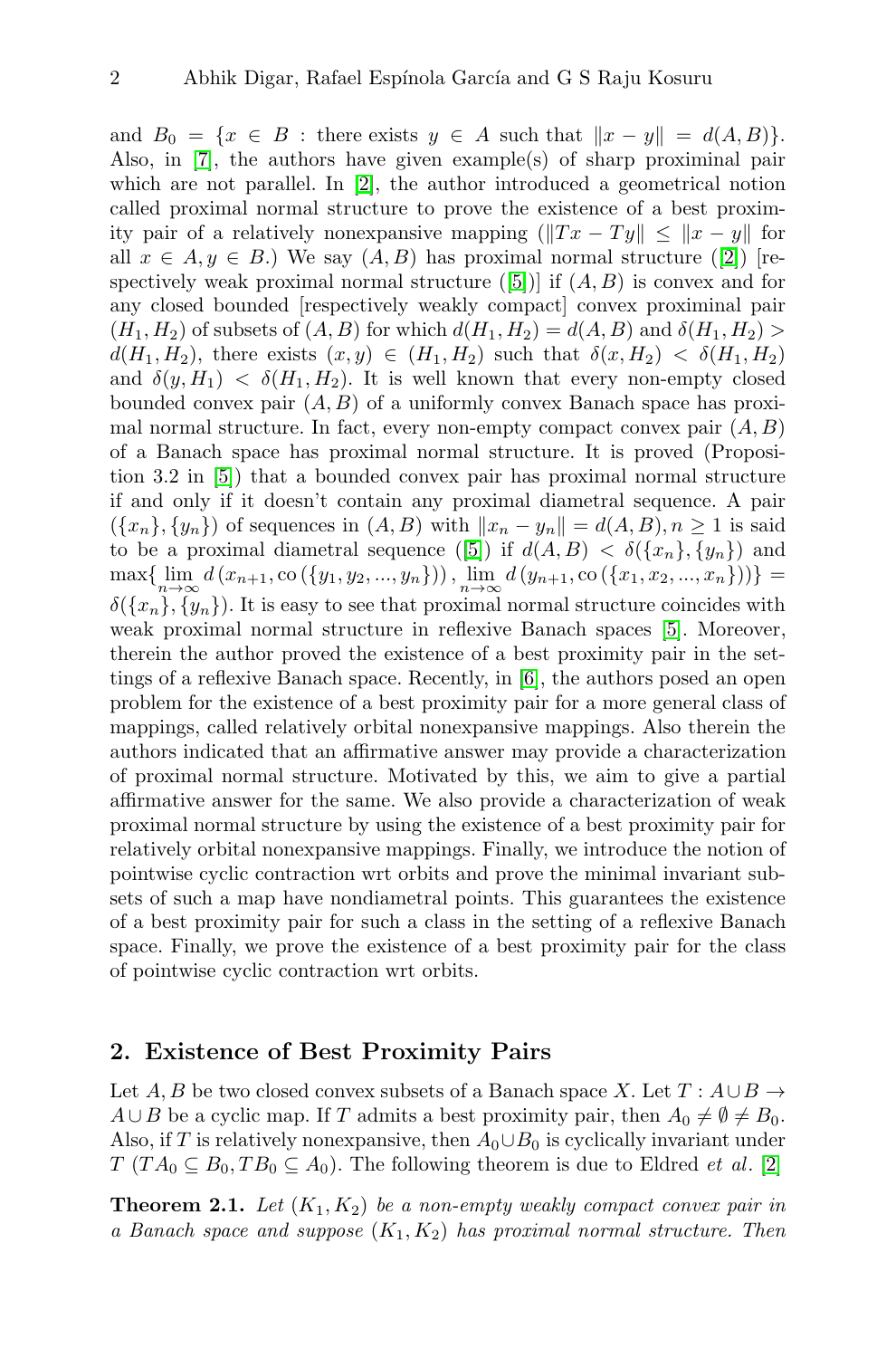every relatively nonexpansive mapping T on  $A \cup B$  has a best proximity pair in  $(K_1, K_2)$ .

The main tool to prove the same is to use the geometrical notion called "proximal normal structure" on  $A_0 \cup B_0$ . Later many authors established the existence of a best proximity pair for relatively nonexpansive mappings in different settings using variants of geometry  $([3],[4],[8],[9])$ . In [5], Moosa introduced pointwise relatively nonexpansive mappings involving orbits and therein proved the existence of a best proximity pair for such a class of mappings. Recently, in 2018, Kirk and Shahzad discussed the existence of a best proximity pair for relatively nonexpansive mappings and therein they raised the question "can the assumption that T is relatively nonexpansive in Theorem [2.1](#page-1-0) be replaced by the assumption that  $T$  is relatively nonexpansive wrt orbits?"  $T$  is said to be relatively nonexpansively mappings wrt orbits if  $||Tx-Ty|| \leq r_x \left(\mathcal{O}(y)\right) = \delta(x, \{y, Ty, T^2y, ...\})$ . Using the following example, we can conclude that the answer is negative for the above open problem.

Example 2.2. Let  $A = \{x \in \mathbb{R} : -2 \le x \le -1\}, B = \{x \in \mathbb{R} : 1 \le x \le 2\}.$ Define

$$
T(x) = \begin{cases} -x, & \text{if } x \in A \\ -1 - \frac{x}{2}, & \text{if } x \in B. \end{cases}
$$

Let  $y \in B$ . For any  $n$ ,  $T^{2n}y = 1 + \frac{2^{n-1}-1}{2^{n-1}} + \frac{y}{2^n} = 2 - \frac{1}{2^{n-1}} + \frac{y}{2^n}$  and  $T^{2n+1}y =$  $-1 - \frac{T^{2n}y}{2} = -2 + \frac{1}{2^n} - \frac{y}{2^{n+1}}$ . Now, for any  $x \in A, y \in B, ||Tx - Ty|| =$ <br> $|(-x) - (-1 - \frac{y}{2})| \leq 2 - x = r_x(\mathcal{O}(y)).$  $|(-x) - (-1 - \frac{y}{2})| \leq 2 - x = r_x (\mathcal{O}(y)).$ 

It is to be observed that a cyclic map T on  $A \cup B$  that satisfies  $||Tx T y \leq r_x \left( \mathcal{O}(y) \right)$  does not guarantee  $A_0 \cup B_0$  is cyclically invariant under T. Hence, it is not reasonable to expect the existence of a best proximity pair for such a map T. To overcome this, we redefine the relatively orbital nonexpansive mappings. For  $x \in A \cup B$ , we denote  $\{T^{2n}x : n \in \mathbb{N} \cup \{0\}\}\$  by  $\mathcal{O}^2(x)$ .

**Definition 2.3.** Let  $A, B$  be two non-empty subsets of a Banach space  $X$ . A cyclic map  $T: A \cup B \rightarrow A \cup B$  is said to be a relatively orbital nonexpansive mapping if

- (i)  $||Tx Ty|| = d(A, B)$  if  $||x y|| = d(A, B)$  for  $x \in A, y \in B$ .
- (ii) for all  $x \in A, y \in B, \|Tx Ty\| \le \min\{r_x(\mathcal{O}^2(y)), r_y(\mathcal{O}^2(x))\}.$

It is worth mentioning that relatively orbital nonexpanive mapping is not necessarily relatively nonexpansive.

<span id="page-2-0"></span>Example 2.4. Let  $A = \{(0, x) \in \mathbb{R}^2 : 0 \le x \le 1\}, B = \{(1, y) \in \mathbb{R}^2 : 0 \le x \le 1\}$  $y \leq 1$  and  $T : A \cup B \rightarrow A \cup B$  be defined by

$$
x \in A, \ T(x) = \begin{cases} (1, \frac{x}{4}) & \text{if } x \ge \frac{1}{2}; \\ (1, \frac{x}{2}) & \text{if } x < \frac{1}{2}. \end{cases}
$$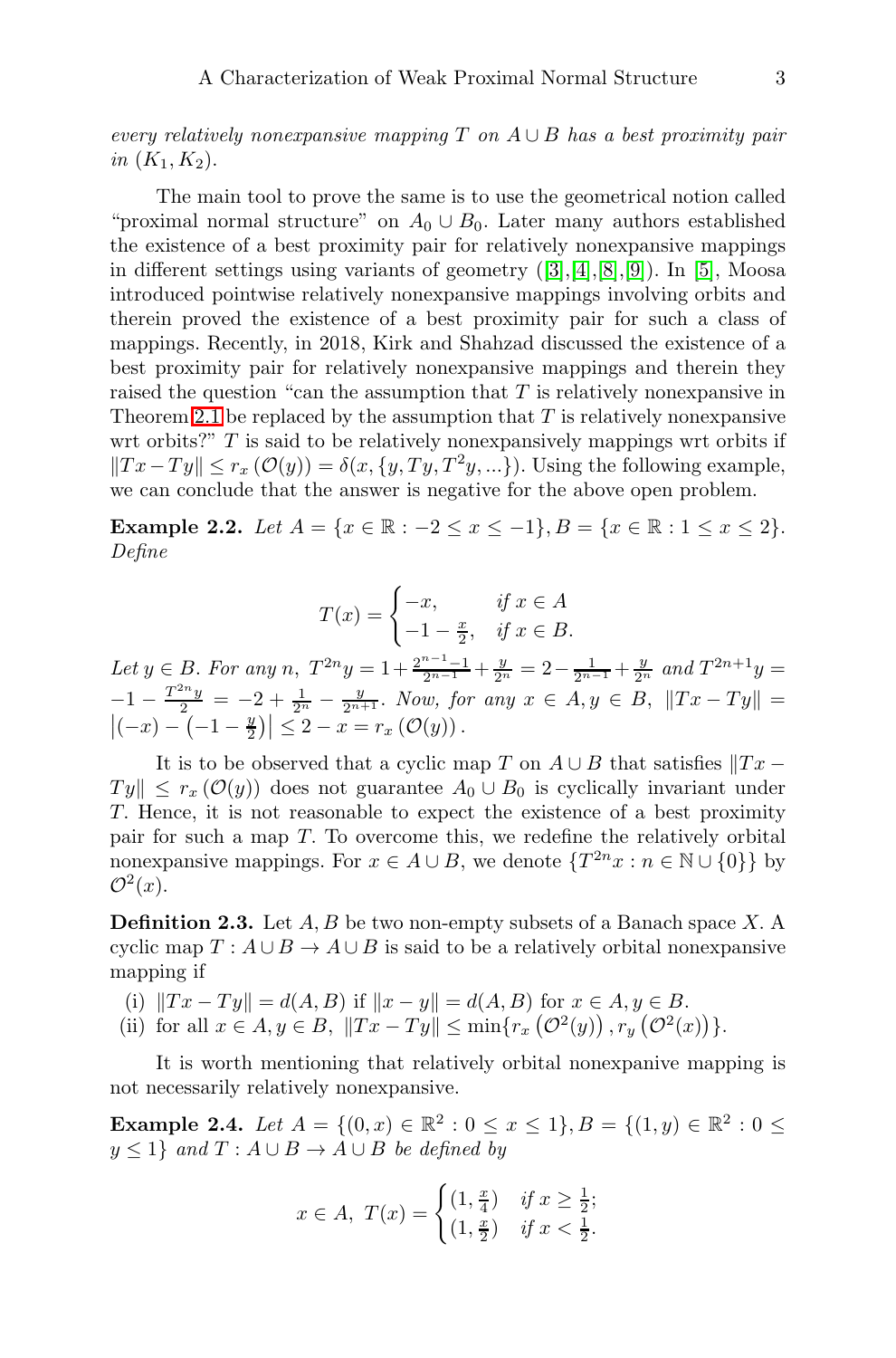$$
y \in B, T(y) = \begin{cases} (0, \frac{y}{4}) & \text{if } y \ge \frac{1}{2}; \\ (0, \frac{y}{2}) & \text{if } y < \frac{1}{2}. \end{cases}
$$

We see that  $T$  is not relatively nonexpansive but relatively orbital nonexpansive mapping.

Let  $(A, B)$  be a non-empty sharp proximinal pair in Banach space and T be a relatively orbital nonexpansive mapping on  $A\cup B$ . Then it is easy to see that  $(A_0, B_0)$  is cyclically invariant under T and  $Tx' = (Tx)'$ . We say that  $(A, B)$  is said to satisfy the weak best proximity pair property (WBPP) if every relatively orbital nonexpansive mapping on  $A\cup B$  has a best proximity pair. The following theorem ensures that every non-empty weakly compact convex pair of subsets of a strictly convex Banach space satisfying the WBPP. The following theorem is in a way different than Theorem 2.6 of [5]. For the sake the completeness, we prove the same here.

<span id="page-3-0"></span>**Theorem 2.5.** Let  $A, B$  be two non-empty weakly compact convex substes of a Banach space  $X$ . If  $(A, B)$  is a sharp proximinal pair having weak proximal normal structure, then  $(A, B)$  has WBPP.

*Proof.* Let  $\mathscr F$  denote the collection of non-empty closed bounded convex proximinal pair  $(E_1, E_2)$  of subsets of  $(A_0, B_0)$  with  $(E_1, E_2)$  cyclically invariant under T and  $d(E_1, E_2) = d(A, B)$ .  $\mathscr{F} \neq \emptyset$ , since  $(A_0, B_0) \in \mathscr{F}$ . By Zorn's Lemma  $\mathscr F$  has a minimal element under the set inclusion order " $\subset$ ", say,  $(F_1, F_2)$ . If  $(F_1, F_2)$  is a singleton pair, we have  $\delta(F_1, F_2) = d(A, B)$ , i.e., T has a best proximity pair. Suppose  $(F_1, F_2)$  is not singleton. By weak proximal normal structure, there exist  $(x_1, y_1) \in (F_1, F_2)$  such that  $m_1 =$  $\delta(x_1, F_2) < \delta(F_1, F_2);$   $m_2 = \delta(y_1, F_1) < \delta(F_1, F_2).$  Set  $m = \max\{m_1, m_2\}.$ Define

$$
L_1 = \{x \in F_1 : \delta(x, F_2) \le m\}
$$
  

$$
L_2 = \{y \in F_2 : \delta(y, F_1) \le m\}.
$$

 $L_1 \neq \emptyset, L_2 \neq \emptyset$ , since  $x_1 \in L_1, y_1 \in L_2$ . Being closed subset of a weakly compact subset,  $L_1, L_2$  are weakly compact. To see  $L_1$  is convex, let  $a, b \in L_1$ . For any  $\lambda \in [0,1],$ 

 $\delta(\lambda a + (1 - \lambda)b, F_2) \leq \lambda \delta(a, F_2) + (1 - \lambda)\delta(b, F_2) \leq \lambda m + (1 - \lambda)m = m.$ Hence we can conclude that  $(L_1, L_2)$  is a convex pair. Let  $v \in F_2$ . Suppose the unique best approximation of an element  $z \in A \cup B$  is denoted by z'. Then

$$
\left\| \frac{x_1 + y_1'}{2} - v \right\| \leq \frac{1}{2} [\|x_1 - v\| + \|y_1' - v\|] \n= \frac{1}{2} [\|x_1 - v\| + \|y_1 - v'\|] \n\leq \frac{1}{2} [\delta(x_1, F_2) + \delta(y_1, F_1)] \n\leq m.
$$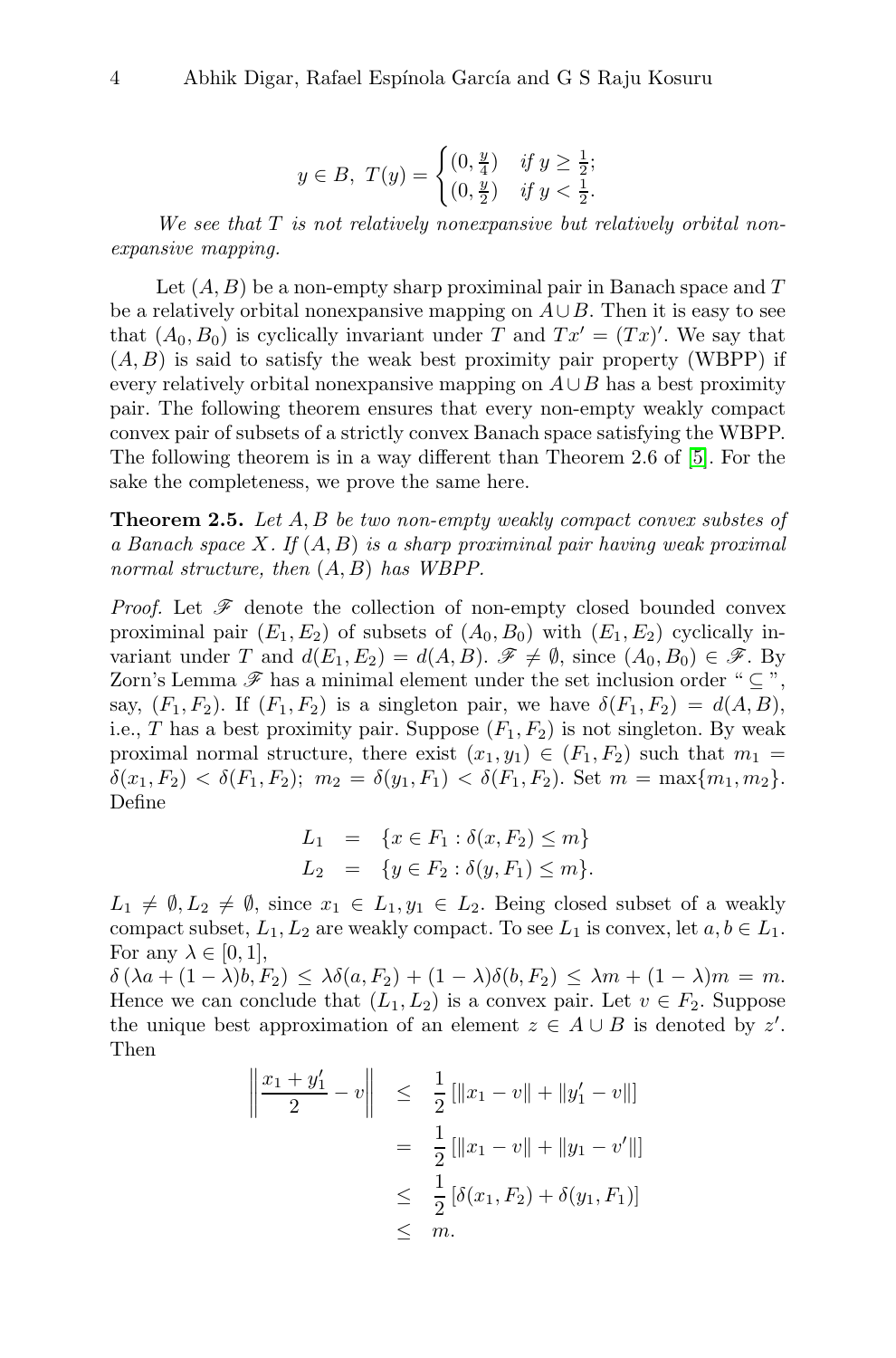Since  $v \in F_2$  is arbitrary,  $\delta\left(\frac{x_1+y_1'}{2}, F_2\right) \leq m$ . Hence,  $\frac{x_1+y_1'}{2} \in L_1$  Similarly,  $\frac{x'_1+y_1}{2} \in L_2$ . Moreover,  $\left\| \frac{x_1+y'_1}{2} - \frac{x'_1+y_1}{2} \right\| = d(A, B)$ . Hence,  $d(L_1, L_2) =$  $d(A, B)$ . To see  $(L_1, L_2)$  is a proximinal pair, let  $x \in L_1$ . Then  $x \in F_1$  and hence  $x' \in F_2$ . Therefore  $\delta(x', F_1) = \delta(x, F_2) \leq m$ . Thus  $x' \in L_2$ . It infers  $(L_1, L_2)$  is a proximinal pair. Thus,  $L_2 = \{x' \in F_2 : x \in L_1\}.$ 

Next, let  $x \in L_1, v \in F_2$ . Then,  $||Tx - Tv|| \le r_x (\mathcal{O}^2(v)) = \delta(x, \mathcal{O}^2(v)) \le$  $\delta(x, F_2) \leq m$ . It follows that  $T(F_2) \subset B(Tx; m) \cap F_1 = F_1'$ . Similarly,  $T(F_1) \subset B(Tx';m) \cap F_2 = F_2'.$  Clearly,  $(F_1', F_2') \in \mathscr{F}$ . By minimality,  $F'_1 = F_1, F'_2 = F_2$ . Then  $F_1 \subseteq B(Tx;m)$  and  $F_2 \subseteq B(Tx;m)$ . For any  $u \in F_1, \|u - Tx\| \leq m$ , hence,  $\delta(Tx, F_1) \leq m$ . Therefore,  $Tx \in L_2$ . Hence,  $T(L_1) \subseteq L_2$ . Further, if  $y \in L_2$ , then  $y' \in L_1$ . This implies  $Ty' = (Ty)' \in L_2$ . Thus  $Ty \in L_1$ . As  $y \in L_2$  is arbitrary, we have  $T(L_2) \subseteq L_1$ . Hence,  $(L_1, L_2) \in$  $\mathcal{F}$ . For  $x \in L_1, y \in L_2, ||x - y|| ≤ δ(x, F_2) ≤ m < δ(F_1, F_2)$ . This infers that  $\delta(L_1, L_2) < \delta(F_1, F_2)$ . This contradicts the minimality of  $(F_1, F_2)$ .

Let T be a cyclic map on  $A \cup B$ . We say that the pair  $(A, B)$  has a proximinal nondiametral pair if there exists  $(x, y) \in A \times B$  such that  $\max{\{\delta(x, B), \delta(y, A)\}} < \delta(A, B)$  whenever  $d(A, B) < \delta(A, B)$ . A similar technique can be used to obtain the following:

<span id="page-4-1"></span>**Theorem 2.6.** Let  $(A, B)$  be a non-empty closed bounded convex proximinal pair of subsets of a Banach space and let T be a relatively orbital nonexpansive mapping on  $A \cup B$ . If T has a nonempty closed bounded convex minimal cyclically invariant pair  $(A, B)$  having a nondiametral pair then T has a best proximity pair.

**Example 2.7.** Let  $A, B$  and  $T$  as in the Example [2.4.](#page-2-0) It is easy to see that  $((0, 0), (1, 0))$  is a best proximity pair.

#### 3. Characterization of weak proximal normal structure

Let  $(A, B)$  be a bounded convex proximinal pair of a Banach space X. A nonconstant pair of sequences  $({x_n}, {y_n})$  of  $(A, B)$  is said to be a proximinal diametral sequence if  $||x_n - y_n|| = d(A, B)$  for every  $n \in \mathbb{N}$  and  $\delta({x_n}, {y_n}) =$  $\lim_{n\to\infty} d(x_{n+1},\text{co}(\{y_1,y_2,...,y_n\})) = \lim_{n\to\infty} d(y_{n+1},\text{co}(\{x_1,x_2,...,x_n\}))$ . It is to be observed that if  $d(A, B) = 0$ , then the proximinal diametral sequence turns out to be a diametral sequence in  $A \cap B$  in the sense of Brodskii and Milman ([1]). Using a similar argument employed in the proof of Theorem 2.5 ([2]) one can obtain the following:

<span id="page-4-0"></span>**Theorem 3.1.** A bounded convex pair  $(A, B)$  of a Banach space X has proximal normal structure if and only if it does not contain a proximinal diametral sequence.

Let  $(A, B)$  be a non-empty weakly compact convex sharp proximinal pair of subsets of a Banach space having WBPP. Suppose  $(A, B)$  does not have proximal weak normal structure. Then by Theorem [3.1,](#page-4-0)  $(A, B)$  has a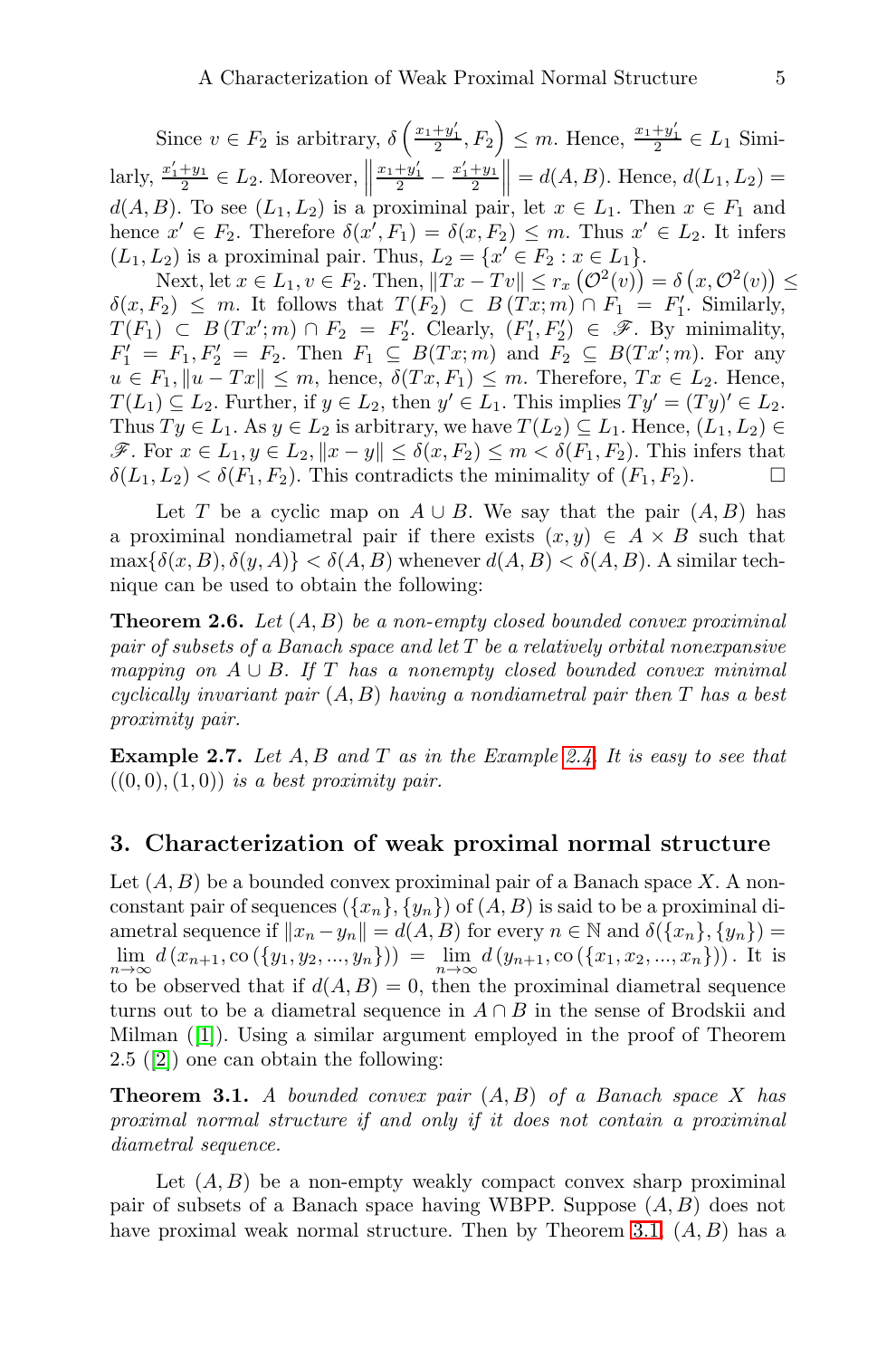proximinal diametral sequence, say,  $(\{x_n\}, \{y_n\})$  . Consequently,  $\lim_{n\to\infty} d(x_{n+1}, \text{co }(\{y_1, y_2, \ldots, y_n\}))$  $\delta({x_n},{y_n}) = \lim_{n\to\infty} d(y_{n+1}, \text{co}({x_1, x_2, ..., x_n})).$ 

Since,  $(A, B)$  is weakly compact, there exists a subsequence  $(\{x_{n_k}\}, \{y_{n_k}\})$ of  $({x_n}, {y_n})$  which is weakly convergent. It is easy to see that the sequence  $({x_{n_k}}, {y_{n_k}})$  is a proximinal diametral subsequence. Hence, without loss of any generality, we may assume that the sequence  $({x_n}, {y_n})$  is proximinal diametral and weakly convergent. Now,  $H = \overline{co}(\{x_1, x_2, ...\})$ ,  $K =$  $\overline{co}(\lbrace y_1, y_2, \ldots \rbrace)$  are weakly compact convex subsets of A, B respectively. Define  $T : H \cup K \to H \cup K$  by

$$
T(x) = \begin{cases} y_1, & \text{if } x \notin \{x_n : n \in \mathbb{N}\} \\ y_{n+1}, & \text{if } x = x_n \text{ for some } n \in \mathbb{N}; \end{cases}
$$

$$
T(y) = \begin{cases} x_1, & \text{if } y \notin \{y_n : n \in \mathbb{N}\} \\ x_{n+1}, & \text{if } y = y_n \text{ for some } n \in \mathbb{N}. \end{cases}
$$

Clearly,  $\delta(H, K) = \delta({x_n}, {y_n})$  and  $\lim_{n \to \infty} ||x_n - z|| = \delta(H, K) =$  $\lim_{n\to\infty} ||y_n - v||$  for any  $z \in K$ ,  $v \in H$ . Hence,  $r_x(\mathcal{O}^2(y)) = \delta(H, K)$  for each  $x \in H, y \in K$ . Now,

$$
||Tx - Ty|| \le \delta(H, K) = r_x \left(\mathcal{O}^2(y)\right)
$$
 for each  $x \in H, y \in K$ .

Also, if  $(x, y) \in H \times K$  with  $||x - y|| = d(H, K)$ , then  $||Tx - Ty|| = d(H, K)$ . Therefore T is a relatively orbital nonexpansive mapping. As  $(A, B)$  is a sharp proximinal pair, then so is  $(H, K)$  and T does not have any best proximity pair. Thus we have the following:

<span id="page-5-0"></span>Proposition 3.2. Let A, B be two non-empty weakly compact convex substes of a Banach space X. If  $(A, B)$  is a sharp proximinal pair and  $(A, B)$  has WBPP, then (A, B) has weak proximal normal structure.

By Theorem [2.5](#page-3-0) and Proposition [3.2](#page-5-0) we have the following characterization:

**Theorem 3.3.** Let  $A, B$  be two non-empty weakly compact convex substes of a Banach space X. If  $(A, B)$  is a sharp proximinal pair, then  $(A, B)$  has weak proximal normal structure if and only if every relatively orbital nonexpansive mapping  $T : A \cup B \rightarrow A \cup B$  has a best proximity pair.

# 4. Pointwise Cyclic Contraction wrt Orbits

Let  $(A, B)$  be a pair of subsets of a normed linear space. A cyclic map T on  $A \cup B$  is said to be a proximal pointwise contraction if for any  $x \in A$ , there exists  $\alpha(x) \in [0, 1)$  such that  $||Tx - Ty|| \leq \alpha(x)||x - y||$  ([10]). Later many authors obtained the existence of a best proximity pair for certain types of pointwise cyclic contractions ([8], [11], [12]). Now we introduce the notion of pointwise cyclic contraction wrt orbits and prove the existence of a best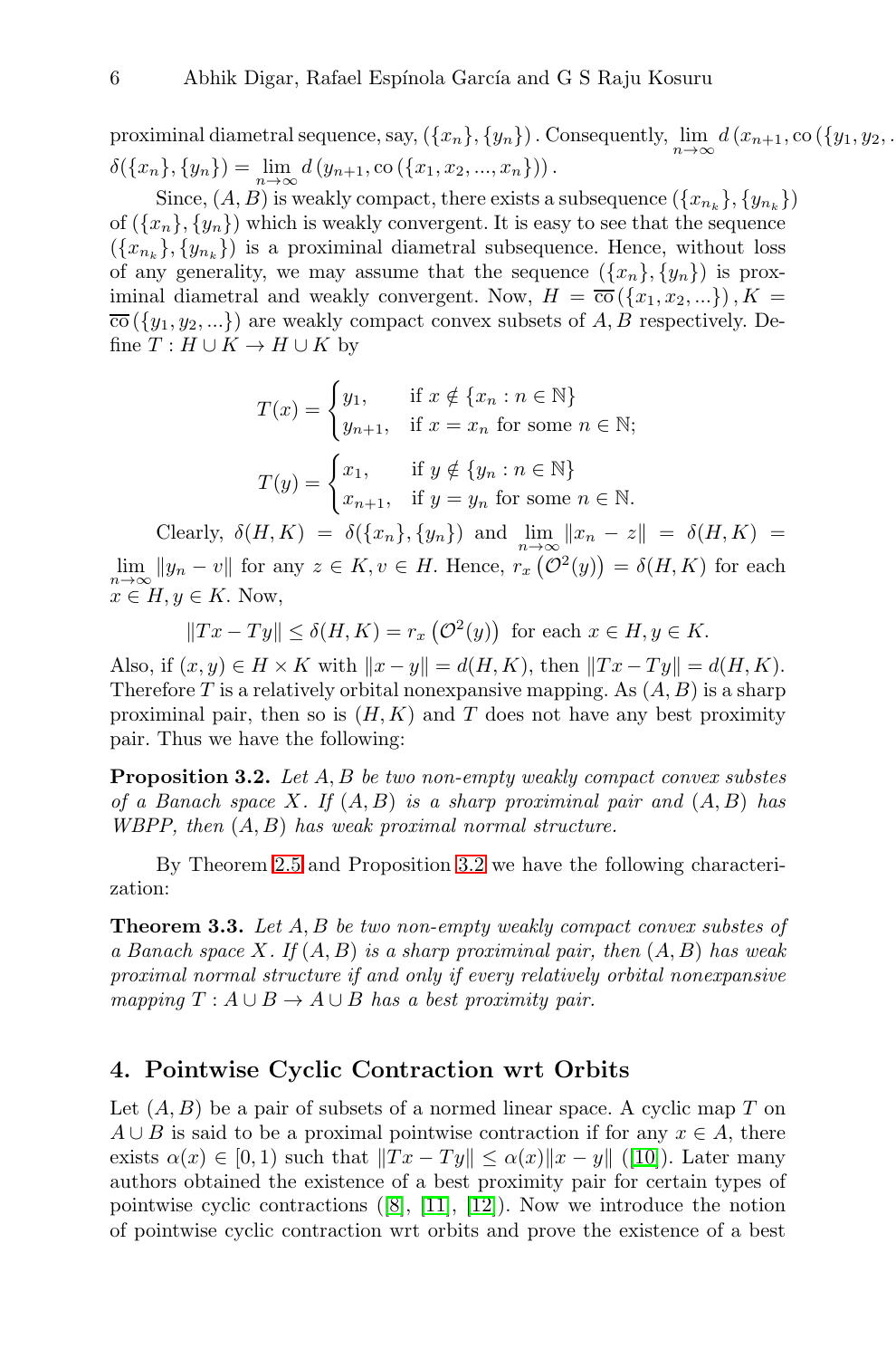proximity pair for such a map. Our result is a generalization of the main results given in the aforementioned articles.

**Definition 4.1.** A cyclic map T on a non-empty pair  $(A, B)$  of subsets of a Banach space is said to be pointwise cyclic contraction wrt orbits if it satisfies

- (i)  $||Tx Ty|| = d(A, B)$  whenever  $||x y|| = d(A, B)$  for  $(x, y) \in A \times B$ ;
- (ii) for each  $(x, w) \in (A, B)$  there exists  $\alpha(x), \alpha(w) \in (0, 1)$  such that  $||Tx - Ty|| \leq \alpha(x)r_x(\mathcal{O}^2(y)) + (1 - \alpha(x)) d(A, B)$  for all  $y \in B$ , and  $||Tw - Tu|| \leq \alpha(w)r_w \left(\mathcal{O}^2(u)\right) + (1 - \alpha(w)) d(A, B)$  for all  $u \in A$ .

It is easy to see that every pointwise cyclic contraction mapping wrt orbits is relatively orbital nonexpansive.

**Theorem 4.2.** Suppose  $(A, B)$  is a closed, weakly compact, convex, sharp proximinal pair of a Banach space X and  $T: A \cup B \rightarrow A \cup B$  is a pointwise cyclic contraction wrt orbits. Then T has a best proximity pair.

*Proof.* Let  $\mathscr F$  denote the collection of all non-empty proximal closed convex subsets  $(H_1, H_2)$  of  $(A_0, B_0)$  such that  $TH_1 \subseteq H_2, TH_2 \subseteq H_1$  and  $d(H_1, H_2) = d(A, B)$ . Since  $A_0 \cup B_0 \in \mathscr{F}$ , we have  $\mathscr{F} \neq \emptyset$ . By Zorn's lemma,  $\mathscr{F}$  has a minimal, say,  $(K_1, K_2)$ . Let  $(x, y) \in (K_1, K_2)$  such that  $||x - y|| =$  $d(K_1, K_2) = d(A, B)$ . If  $\delta(x, K_2) = d(A, B)$ , then  $d(A, B) = d(K_1, K_2) \le$  $||x - Tx|| \leq \delta(x, K_2) = d(A, B)$ . This infers  $||x - Tx|| = d(A, B)$ . Since, T is pointwise cyclic contraction wrt orbits, we have  $||Tx - T^2x|| = d(A, B)$ . Therefore,  $(x, Tx)$  is a best proximity pair. Similarly, if  $\delta(y, K_1) = d(A, B)$ , then  $(y, Ty)$  is a best proximity pair. Hence, we may assume that  $\delta(x, K_2)$  $d(A, B)$  and  $\delta(y, K_1) > d(A, B)$ . Define

$$
K_x = \{ z \in K_1 : ||z - Tx|| \le \alpha(x)\delta(x, K_2) + (1 - \alpha(x)) d(A, B) \};
$$
  
\n
$$
K_y = \{ w \in K_2 : ||w - Ty|| \le \alpha(y)\delta(y, K_1) + (1 - \alpha(x)) d(A, B) \}.
$$

Since

$$
||Tx - Ty|| = d(A, B) = \alpha(x)d(A, B) + (1 - \alpha(x))d(A, B)
$$
  
< 
$$
< \alpha(x)\delta(x, K_2) + (1 - \alpha(x))d(A, B).
$$

Then  $(T y, Tx) \in (K_x, K_y)$  and hence  $K_x \neq \emptyset \neq K_y$ . It is easy to see that  $(K_x, K_y)$  is convex. If  $\{u_n\}_{n=1}^{\infty} \subset K_x$  is a sequence converges to  $u \in X$  weakly, then  $u \in K_1$ . Now,  $||u - Tx|| \leq \liminf \{||u_n - Tx|| : n \in \mathbb{N}\} \leq \alpha(x)\delta(x, K_2) +$  $(1 - \alpha(x))d(A, B)$ . Then  $u \in K_x$  and  $K_x$  is closed. Further, for any  $u \in$  $K_x, \|Tu - Ty\| \leq \alpha(y) r_y \left(\mathcal{O}^2(u)\right) + (1 - \alpha(y)) d(A, B) \leq \alpha(y) \delta(y, K_1) +$  $(1 - \alpha(y))d(A, B)$ . This implies that  $Tu \in K_y$ . Hence,  $TK_x \subseteq K_y$ . Similarly,  $TK_y \subseteq K_x$ . Therefore,  $(K_x, K_y) \in \mathscr{F}$ . By minimality,  $K_x = K$ ,  $K_y = K_2$ . Now, for any  $w \in K_2$ ,  $\|w - Ty\| \leq \alpha(y)\delta(y, K_1) + (1 - \alpha(y))d(A, B)$  $\delta(y, K_1) \leq \delta(K_1, K_2)$ . Hence,  $\delta(Ty, K_2) < \delta(K_1, K_2)$ . Similarly,  $\delta(Tx, K_1)$  $\delta(K_1, K_2)$ . Thus  $(K_1, K_2)$  has a proximinal nondiametral pair. By Theorem [2.6,](#page-4-1) T has a best proximity pair.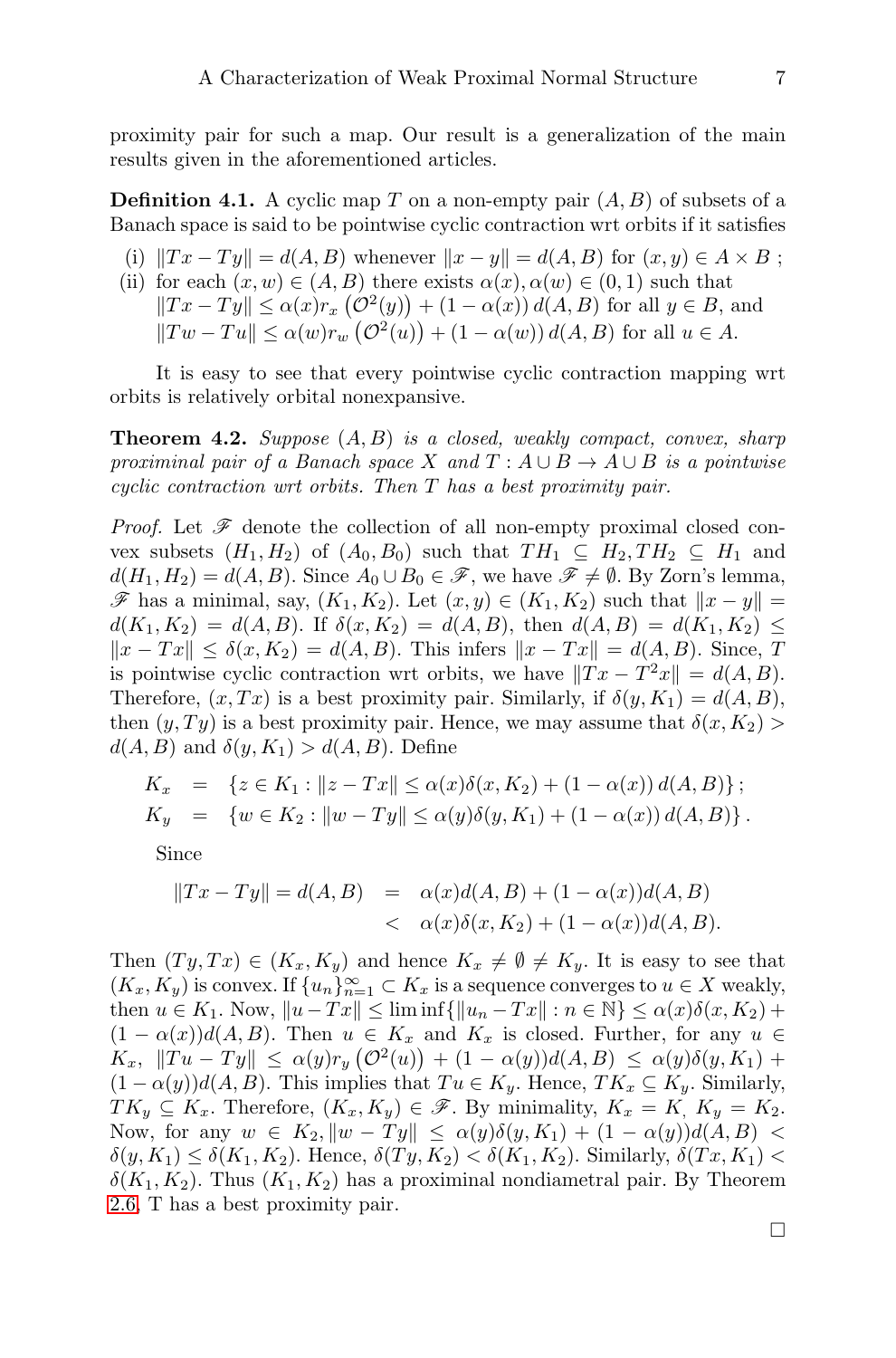### References

- [1] Brodskiı̆, M. S., Mil'man, D. P., On the center of a convex set, Doklady Akad. Nauk SSSR (N.S.), vol 59, (1948) 837–840.
- [2] Eldred, A. Anthony, Kirk, W. A., Veeramani, P., proximal normal structure and relatively nonexpansive mappings, Studia Math., vol 171(3), (2005) 283–293.
- [3] Espínola, Rafa, A new approach to relatively nonexpansive mappings, Proc. Amer. Math. Soc., vol 136(6), (2008) 1987–1995.
- [4] Gabeleh, Moosa, Shahzad, Naseer, Seminormal structure and fixed points of cyclic relatively nonexpansive mappings, Abstr. Appl. Anal., (2014) 1085-3375.
- [5] Gabeleh, Moosa, A characterization of proximal normal structure via proximal diametral sequences, J. Fixed Point Theory Appl. vol 19(4), (2017) 2909–2925.
- [6] Kirk, W. A., Shahzad, Naseer, Normal structure and orbital fixed point conditions, J. Math. Anal. Appl. vol 463(2), (2018) 461–476.
- [7] Raju Kosuru, G. Sankara, Veeramani, P., On existence of best proximity pair theorems for relatively nonexpansive mappings, J. Nonlinear Convex Anal., vol  $11(1), (2010)$  71–77.
- [8] Kosuru, G. Sankara Raju, Veeramani, P., A note on existence and convergence of best proximity points for pointwise cyclic contractions, Numer. Funct. Anal. Optim., vol 32(7), (2011) 821–830.
- [9] Suzuki, Tomonari, Kikkawa, Misako, Vetro, Calogero, The existence of best proximity points in metric spaces with the property UC, Nonlinear Anal., vol 71(7-8), (2009) 2918–2926.
- [10] Anuradha, J. and Veeramani, P., Proximal pointwise contraction, Topology Appl., vol 156(18), (2009) 2942–2948.
- [11] Mongkolkeha, Chirasak and Kumam, Poom, Best proximity points for asymptotic proximal pointwise weaker Meir-Keeler-type  $\psi$ -contraction mappings, J. Egyptian Math. Soc., vol 21(2), (2013) 87–90.
- [12] Gabeleh, Moosa, On generalized pointwise noncyclic contractions without proximal normal structure, Ann. Funct. Anal., vol 9(2), (2018) 220–232.

Abhik Digar Department of Mathemtics IIT Ropar Rupnagar - 140 001 Punjab, India. e-mail: abhikdigar@gmail.com

Rafael Espínola García Departamento de Análisis Matemático, Facultad de Matemáticas, IMUS, Universidad de Sevilla, 41010 , Sevilla, Spain. e-mail: espinola@us.es